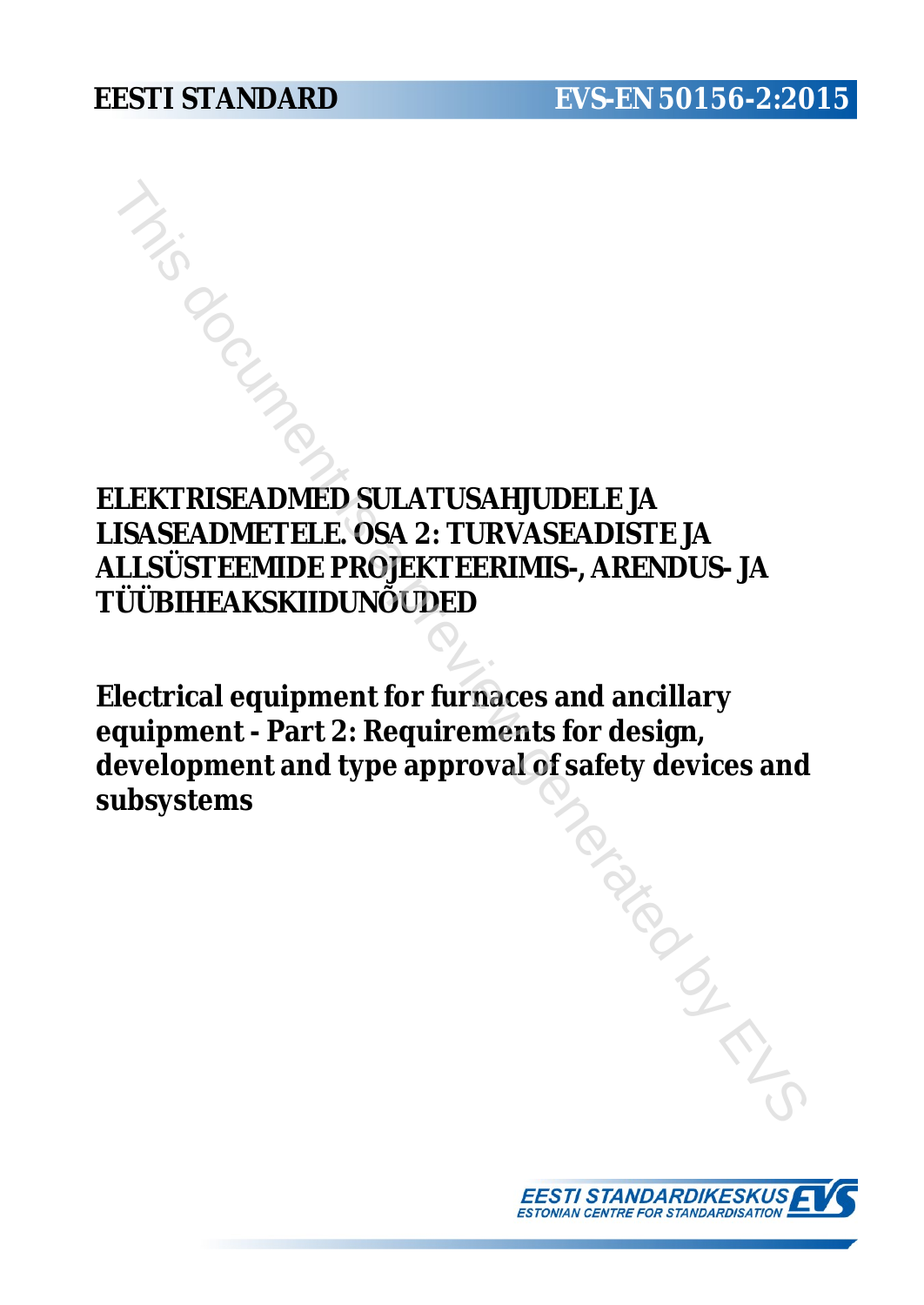#### **EESTI STANDARDI EESSÕNA NATIONAL FOREWORD**

| EVS-EN<br>See Eesti standard<br>ingliskeelset teksti.                                                                                                                                                                  | 50156-2:2015 This Estonian standard EVS-EN 50156-2:2015<br>sisaldab Euroopa standardi EN 50156-2:2015 consists of the English text of the European<br>standard EN 50156-2:2015. |  |
|------------------------------------------------------------------------------------------------------------------------------------------------------------------------------------------------------------------------|---------------------------------------------------------------------------------------------------------------------------------------------------------------------------------|--|
| Standard<br>sellekohase<br>on jõustunud<br>avaldamisega EVS Teatajas                                                                                                                                                   | teate This standard has been endorsed<br>with a<br>notification published in the official bulletin of the<br>Estonian Centre for Standardisation.                               |  |
| Euroopa<br>standardi rahvuslikele<br>liikmetele<br>kättesaadavaks 17.07.2015.                                                                                                                                          | Euroopa standardimisorganisatsioonid on teinud   Date of Availability of the European standard is<br>17.07.2015.                                                                |  |
| Standard<br>kättesaadav<br>Eesti  <br>on<br>Standardikeskusest.                                                                                                                                                        | The standard is available from the Estonian Centre<br>for Standardisation.                                                                                                      |  |
| vormi või saates e-kirja meiliaadressile <u>standardiosakond@evs.ee</u> .<br>ICS 27.060.01                                                                                                                             | Tagasisidet standardi sisu kohta on võimalik edastada, kasutades EVS-i veebilehel asuvat tagasiside                                                                             |  |
|                                                                                                                                                                                                                        |                                                                                                                                                                                 |  |
| Standardite reprodutseerimise ja levitamise õigus kuulub Eesti Standardikeskusele                                                                                                                                      |                                                                                                                                                                                 |  |
| Andmete paljundamine, taastekitamine, kopeerimine, salvestamine elektroonsesse süsteemi või edastamine ükskõik millises<br>vormis või millisel teel ilma Eesti Standardikeskuse kirjaliku loata on keelatud.           |                                                                                                                                                                                 |  |
| kui Teil on küsimusi standardite autorikaitse kohta, võtke palun ühendust Eesti Standardikeskusega:<br>Aru 10, 10317 Tallinn, Eesti; koduleht www.evs.ee; telefon 605 5050; e-post info@evs.ee                         |                                                                                                                                                                                 |  |
| The right to reproduce and distribute standards belongs to the Estonian Centre for Standardisation                                                                                                                     |                                                                                                                                                                                 |  |
| No part of this publication may be reproduced or utilized in any form or by any means, electronic or mechanical, including<br>ohotocopying, without a written permission from the Estonian Centre for Standardisation. |                                                                                                                                                                                 |  |
| If you have any questions about copyright, please contact Estonian Centre for Standardisation:                                                                                                                         |                                                                                                                                                                                 |  |
|                                                                                                                                                                                                                        |                                                                                                                                                                                 |  |

#### ICS 27.060.01

Aru 10, 10317 Tallinn, Estonia; homepage [www.evs.ee](http://www.evs.ee/); phone +372 605 5050; e-mail info@evs.ee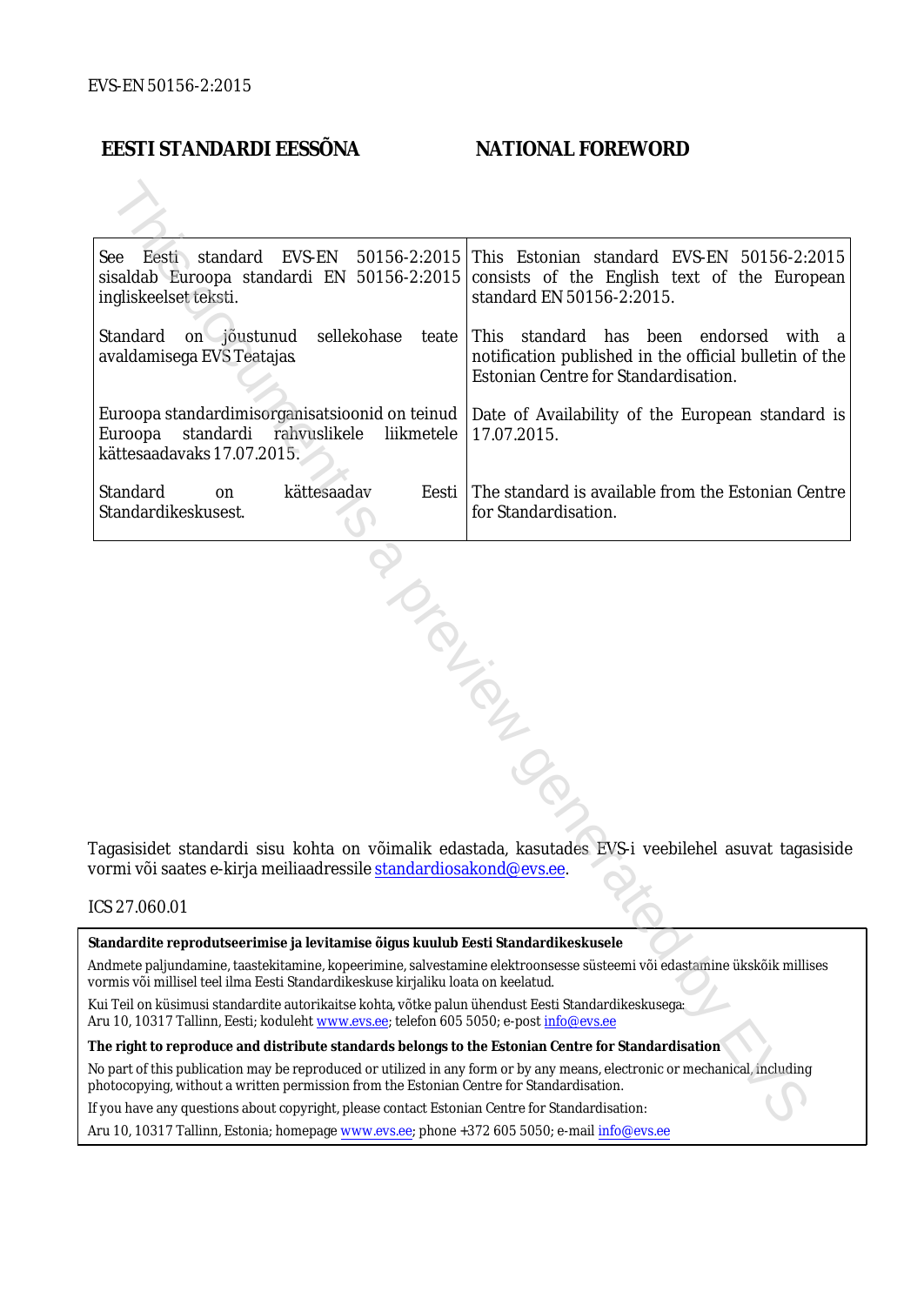# EUROPEAN STANDARD NORME EUROPÉENNE EUROPÄISCHE NORM

## **EN 50156-2**

July 2015

ICS 27.060.01

English Version

# Electrical equipment for furnaces and ancillary equipment - Part 2: Requirements for design, development and type approval of safety devices and subsystems English Version<br>
English Version<br>  $\frac{1}{2}$  Electrical equipment for funnaces and ancillary equipment - P2<br>
2: Requirements for design, development and type approval +<br>
English Mexico documents for design, development and

Equipements électriques d'installation de chaudière - Partie 2: Règles pour la dessin, développement et essai de type d' élément sécurité et sous-système

Elektrische Ausrüstung von Feuerungsanlagen - Teil 2: Bestimmungen für den Entwurf, die Entwicklung und die Baumusterprüfung von Sicherheitsbauteilen und **Teilsystemen** 

This European Standard was approved by CENELEC on 2015-01-26. CENELEC members are bound to comply with the CEN/CENELEC Internal Regulations which stipulate the conditions for giving this European Standard the status of a national standard without any alteration.

Up-to-date lists and bibliographical references concerning such national standards may be obtained on application to the CEN-CENELEC Management Centre or to any CENELEC member.

This European Standard exists in three official versions (English, French, German). A version in any other language made by translation under the responsibility of a CENELEC member into its own language and notified to the CEN-CENELEC Management Centre has the same status as the official versions.

CENELEC members are the national electrotechnical committees of Austria, Belgium, Bulgaria, Croatia, Cyprus, the Czech Republic, Denmark, Estonia, Finland, Former Yugoslav Republic of Macedonia, France, Germany, Greece, Hungary, Iceland, Ireland, Italy, Latvia, Lithuania, Luxembourg, Malta, the Netherlands, Norway, Poland, Portugal, Romania, Slovakia, Slovenia, Spain, Sweden, Switzerland, Turkey and the United Kingdom.



European Committee for Electrotechnical Standardization Comité Européen de Normalisation Electrotechnique Europäisches Komitee für Elektrotechnische Normung

**CEN-CENELEC Management Centre: Avenue Marnix 17, B-1000 Brussels**

© 2015 CENELEC All rights of exploitation in any form and by any means reserved worldwide for CENELEC Members.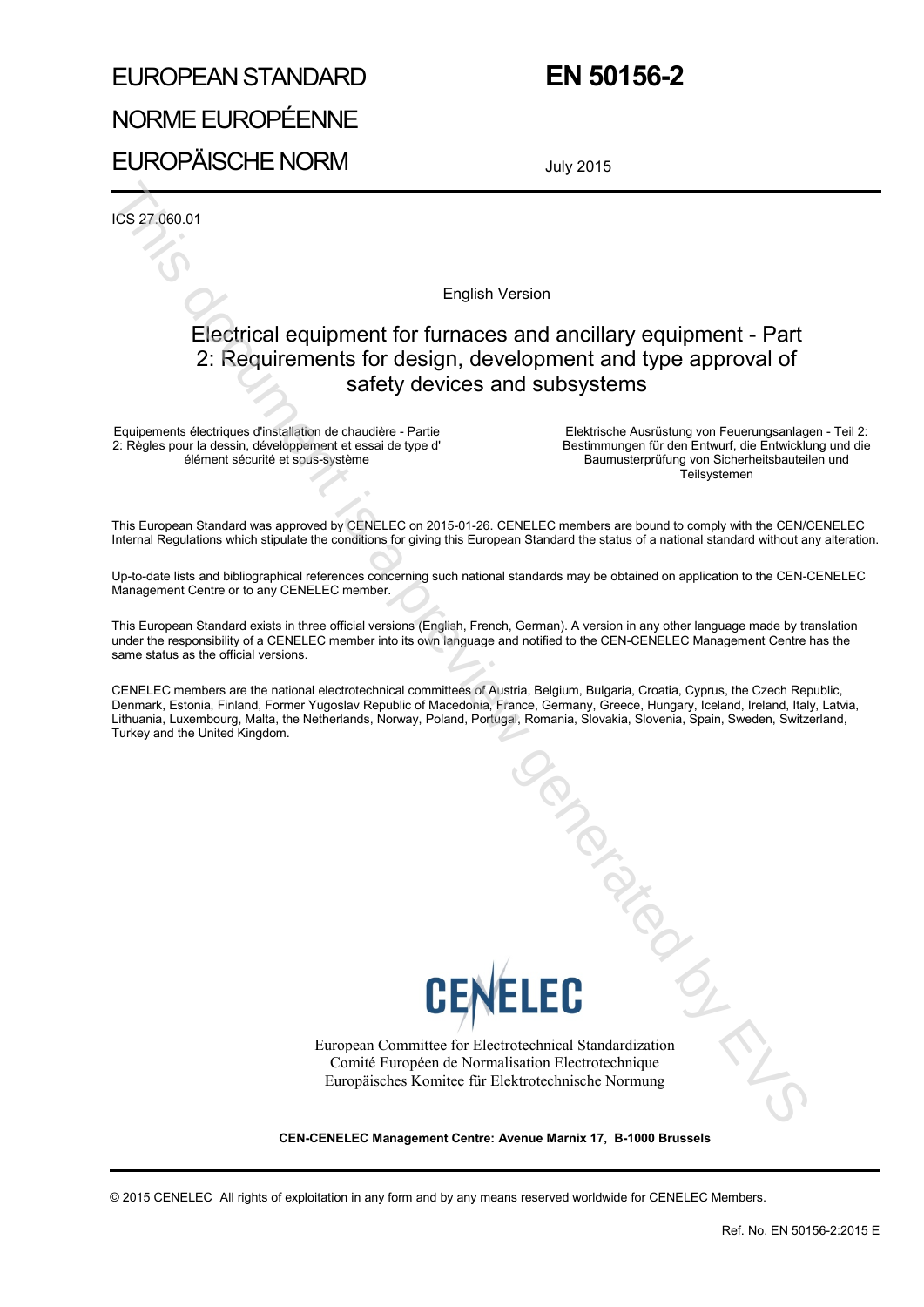# **Contents** Page

| <b>Contents</b> | Page                                                                                  |
|-----------------|---------------------------------------------------------------------------------------|
|                 |                                                                                       |
|                 |                                                                                       |
| 1               |                                                                                       |
| 2               |                                                                                       |
| 3               |                                                                                       |
| 4<br>4.1        | Requirements for safety devices and subsystems of safety-related systems 6            |
| 4.2             | Requirements for safety devices and subsystems in electrical/electronic/              |
| 4.2.1           |                                                                                       |
| 4.2.2<br>4.2.3  |                                                                                       |
| 4.3             | Requirements for safety devices and subsystems of other technologies                  |
| 4.3.1           |                                                                                       |
| 4.3.2<br>4.3.3  |                                                                                       |
| 4.3.4           |                                                                                       |
| 4.3.5           |                                                                                       |
| 4.3.6           |                                                                                       |
| 4.3.7           |                                                                                       |
|                 | Annex A (normative) Proven in use for subsystems and devices of other technologies 11 |
|                 |                                                                                       |
|                 | Annex C (informative) Summary of the characteristic data for use of a subsystem or    |
| C.1             |                                                                                       |
| C.2             |                                                                                       |
| C.2.1           | Data for use of the product as a subsystem or device in safety functions 14           |
| C.2.2           | Additional data for use of the product as a component in safety functions14           |
|                 | Bibliography                                                                          |
|                 |                                                                                       |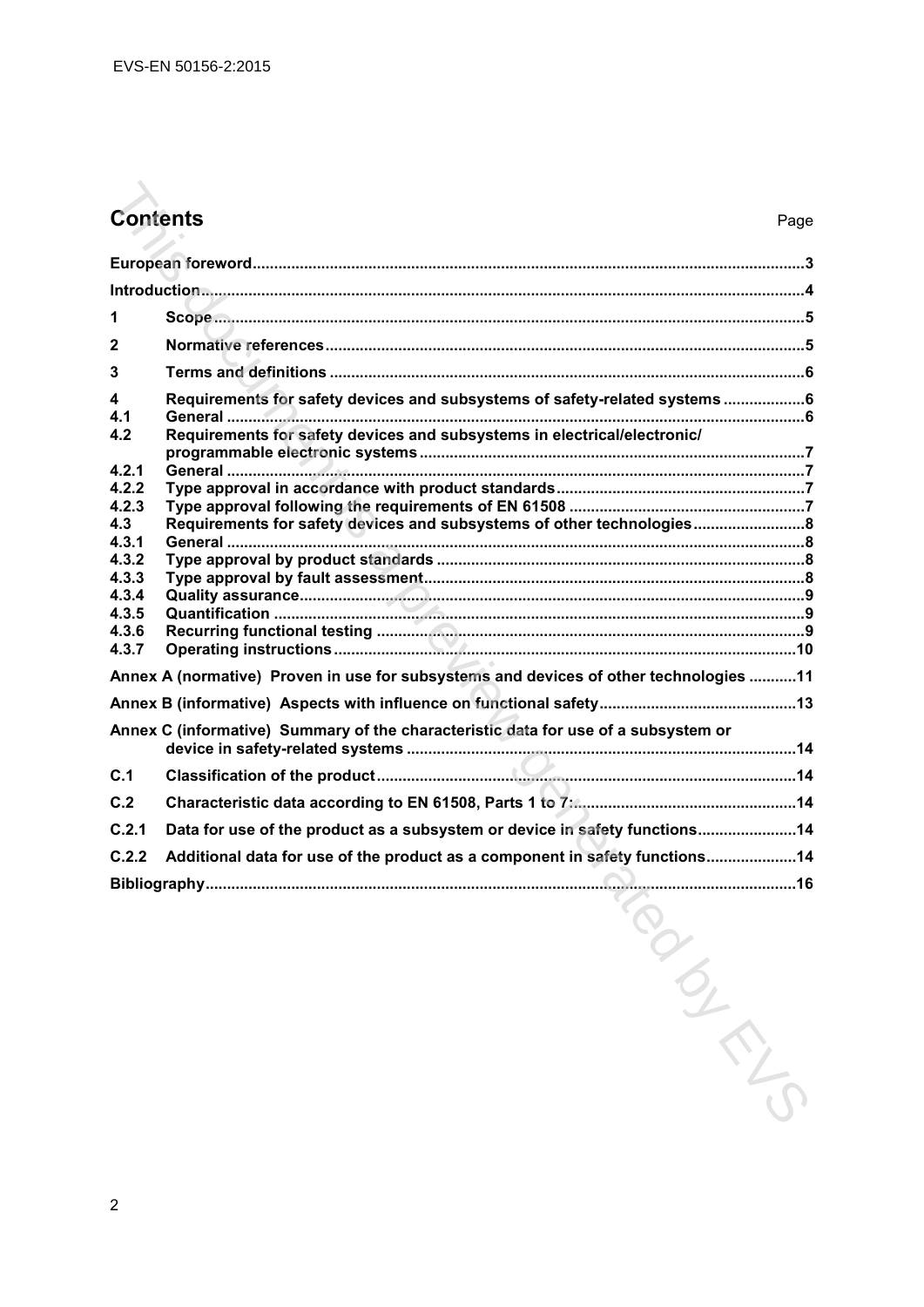### **European foreword**

This document (EN 50156-2:2015) has been prepared by CLC/BTTF 132-2 "Revision of EN 50156 'Electrical equipment for furnaces and ancillary equipment'".

The following dates are fixed:

- latest date by which this document has to be implemented at national level by publication of an identical national standard or by endorsement (dop) 2016-01-26
- latest date by which the national standards conflicting with this document have to be withdrawn (dow) 2018-01-26

Attention is drawn to the possibility that some of the elements of this document may be the subject of patent rights. CENELEC [and/or CEN] shall not be held responsible for identifying any or all such patent rights.

This standard covers the Principle Elements of the Safety Objectives for Electrical Equipment Designed for Use within Certain Voltage Limits (LVD - 2006/95/EC).

This European Standard is the second part of a series of European Standards that specify the requirements for equipment of safety functions for furnaces, especially safety related systems to protect personnel, the furnace with ancillary equipment against hazards related to heat generation, the heated system and to operate reliably during normal conditions, and abnormal conditions that can be foreseen. This document (EN 50154-22015) has been propared by CLC/BTTF 132-2 "Revision of EN 50156<br>The following dates are function and another equipment".<br>The following dates are function level by politicalism (equipment".<br>
The fol

EN 50156, *Electrical equipment for furnaces and ancillary equipment*, consists of the following parts:

- Part 1: Requirements for application design and installation;
- Part 2: Requirements for design, development and type approval of safety devices and subsystems;
- Part 3: Requirements for plant-specific tests of safety-related equipment 1).

This European Standard is based on EN 61508:2010, *Functional safety – Safety-related systems*, Parts 1 to 7 as a basic safety standard.

———————

<sup>1)</sup> In preparation.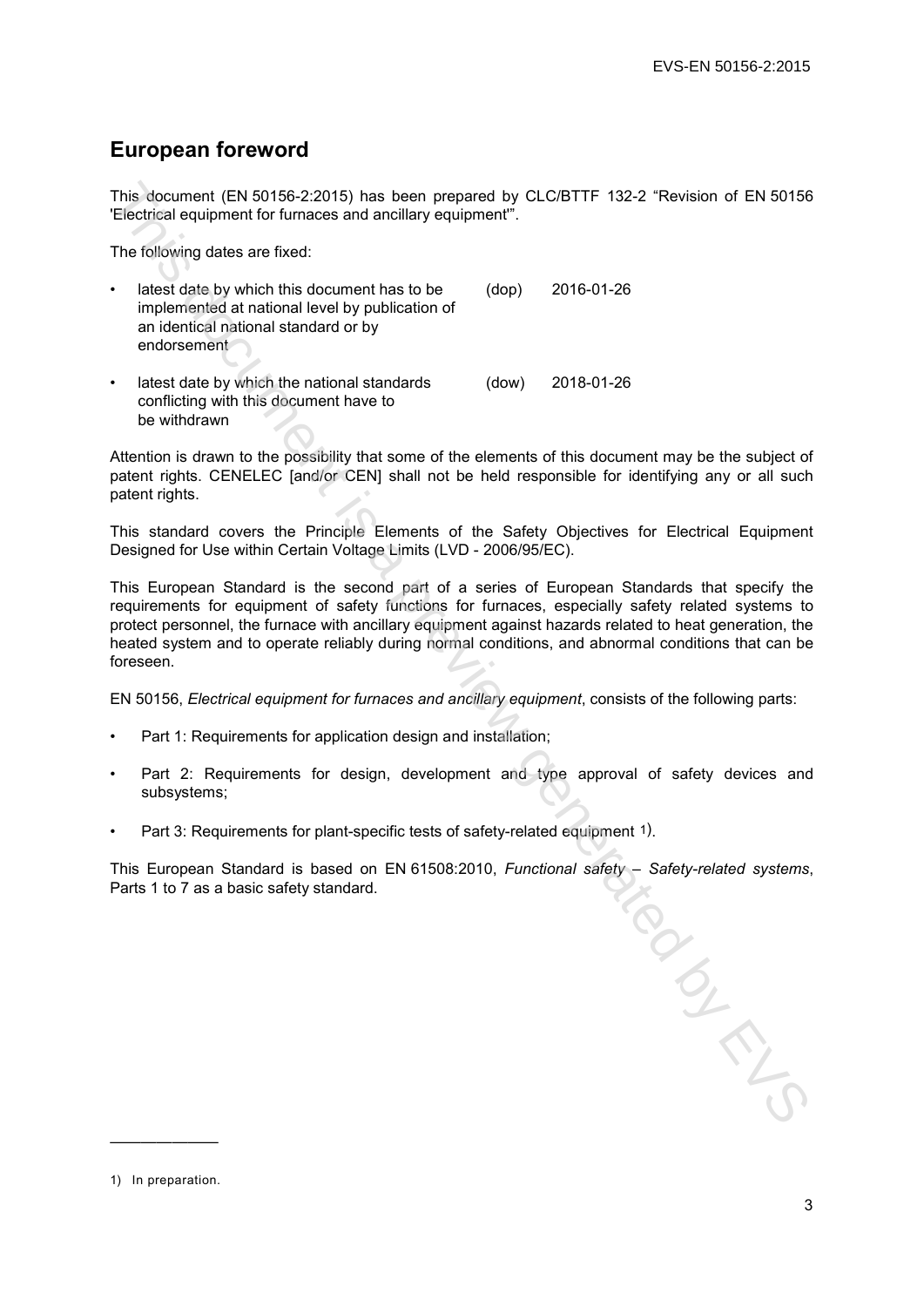#### **Introduction**

This part of EN 50156 sets out the requirements and recommendations for design, development and type approval of safety devices and subsystems to be applied to protect personnel, property and environment against the hazards of furnaces with ancillary equipment and the systems heated by the thermal energy released in the furnace. The operating conditions of the furnace, the hazards of combustion and the safety of the heated system are considered.

The safety requirements for all stages of the life-cycle of a particular plant, proof of fulfilment of the plant-specific safety-requirements, are defined in Part 1 of EN 50156. The requirements for plant specific tests during implementation, operation and maintenance are defined in Part 3 of EN 50156.

The requirements for the application of safety-related systems are specified in EN 50156-1:2015, Clause 10. The rating of necessary safety integrity levels, as specified in EN 50156-1:2015, 10.4, is based on EN 61508-1.

For the plant-specific implementation of safety-related systems, it is necessary to organize management of functional safety and to satisfy safety life-cycle requirements. Trial Contained by EVS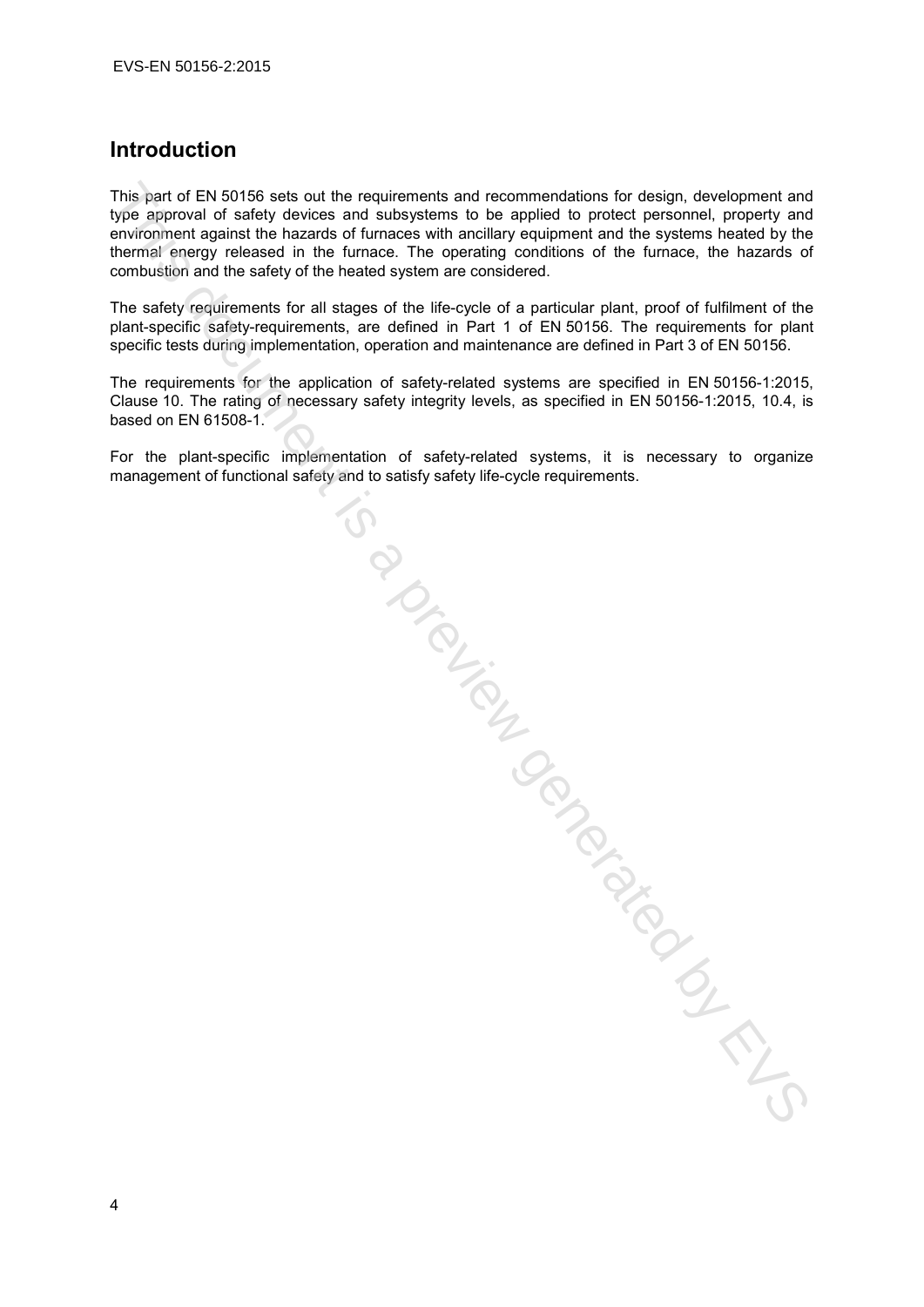#### **1 Scope**

This part of EN 50156 applies to the requirements for design, development and approval of safetyrelevant equipment for the safety related system for furnaces that are operated with solid, liquid or gaseous fuels and their ancillary equipment.

This part of EN 50156 specifies the requirements for safety-related equipment that is necessary to meet the safety conditions of furnaces, to reduce the hazards of combustion and to protect the heated systems from damage e.g. by overheating. Subsystems and devices of other technologies, which are part of the safety-related system (see EN 50156-1:2015, 3.38), are covered by this part of EN 50156. This part of EN 8015-130 tappins to the requirements for design, development and approval of the boatstrands of the state periodic state of the state of the state of the state of the state of the state of the state of the

This part of EN 50156 sets out special requirements for design, development and approval of safety devices and subsystems to satisfy the requirements of EN 50156-1:2015, Clause 10 "Additional requirements for the application of a safety-related system".

#### **2 Normative references**

The following documents, in whole or in part, are normatively referenced in this document and are indispensable for its application. For dated references, only the edition cited applies. For undated references, the latest edition of the referenced document (including any amendments) applies.

EN 161:2011+A3:2013, *Automatic shut-off valves for gas burners and gas appliances*

EN 267:2009+A1:2011, *Automatic forced draught burners for liquid fuels*

EN 298:2012, *Automatic burner control systems for burners and appliances burning gaseous or liquid fuels*

EN 676:2003+A2:2008, *Automatic forced draught burners for gaseous fuels*

EN 1643:2014, *Safety and control devices for gas burners and gas burning appliances - Valve proving systems for automatic shut-off valves*

EN 1854:2010, *Pressure sensing devices for gas burners and gas burning appliances*

EN 12067-2:2004, *Gas/air ratio controls for gas burners and gas burning appliances - Part 2: Electronic types*

EN 12952-11:2007, *Water-tube boilers and auxiliary installations - Part 11: Requirements for limiting devices of the boiler and accessories*

EN 12953-9:2007, *Shell boilers - Part 9: Requirements for limiting devices of the boiler and accessories*

EN 13611:2007+A2:2011, *Safety and control devices for gas burners and gas burning appliances - General requirements*

EN 16340:2014, *Safety and control devices for burners and appliances burning gaseous or liquid fuels - Combustion product sensing devices*

EN 50156-1:2015, *Electrical equipment for furnaces and ancillary equipment – Part 1: Requirements for application design and installation*

EN 60730-1:2011, *Automatic electrical controls for household and similar use - Part 1: General requirements (IEC 60730-1:2010)*